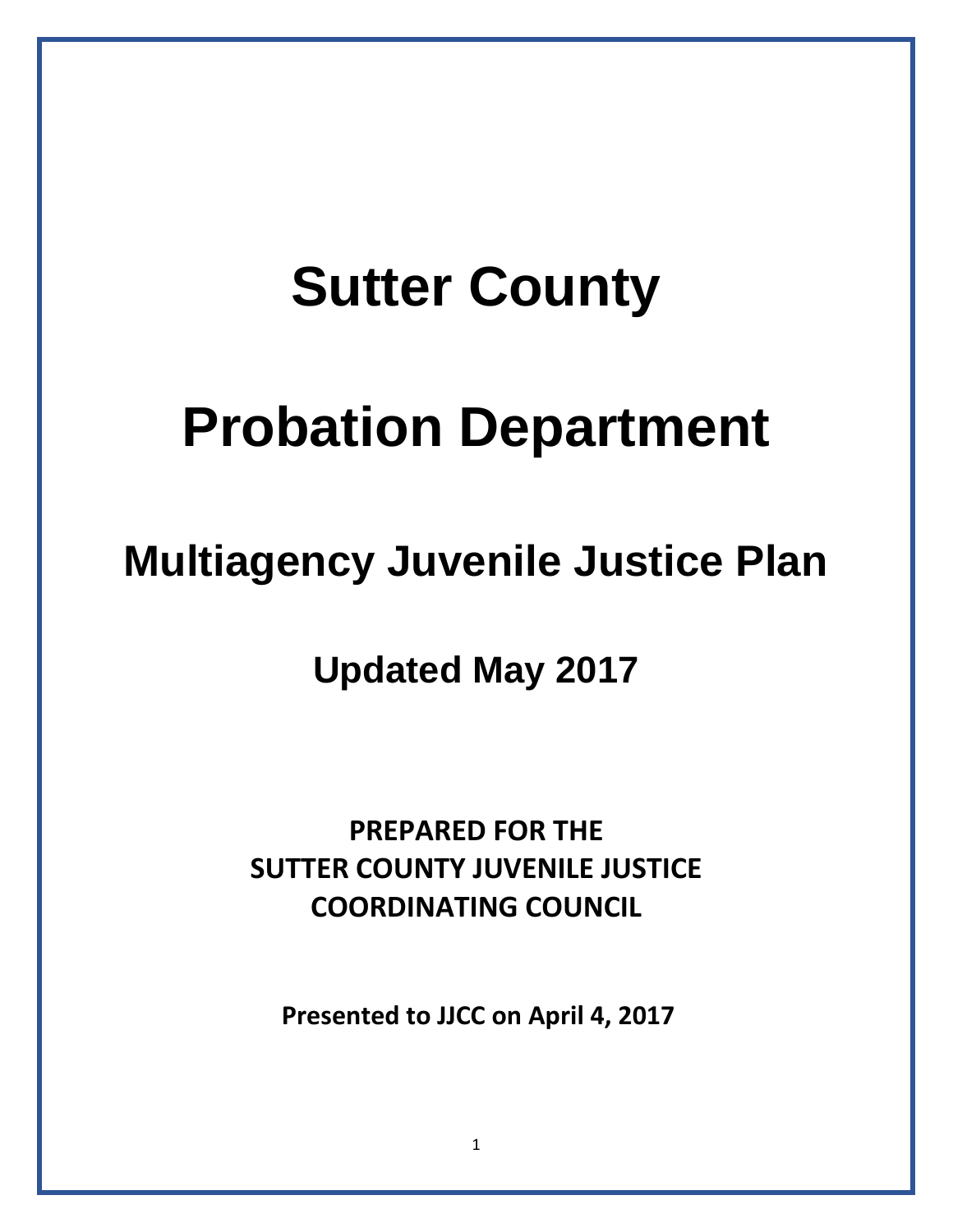### TABLE OF CONTENTS

| I.   | Juvenile Justice Coordinating Council 2017-2018                                                                                                                                                                                                                                                              | Page<br>3 |
|------|--------------------------------------------------------------------------------------------------------------------------------------------------------------------------------------------------------------------------------------------------------------------------------------------------------------|-----------|
| ΙΙ.  | Introduction                                                                                                                                                                                                                                                                                                 | 4         |
| III. | <b>Background and Demographics</b><br>County Background<br>Juvenile Justice System - Arrests<br>Juvenile Justice System - Diversion<br>Juvenile Justice System - Probation Supervision<br>Juvenile Justice System - Detention and Commitment                                                                 | $4 - 8$   |
| IV.  | Existing Continuum of Programs, Services, and Interventions<br>Prevention<br>Early Intervention<br>Supervision and Intermediate Interventions<br>Graduated Intermediate Interventions<br><b>Residential Interventions</b><br>Detention, Incarceration, and Long Term Custody<br><b>Reentry and Aftercare</b> | $8 - 11$  |
| V.   | Progress Toward Addressing Gaps, Needs and Programs                                                                                                                                                                                                                                                          | 11        |
| VI.  | <b>Sutter County Juvenile Justice Strategy</b>                                                                                                                                                                                                                                                               | $11 - 12$ |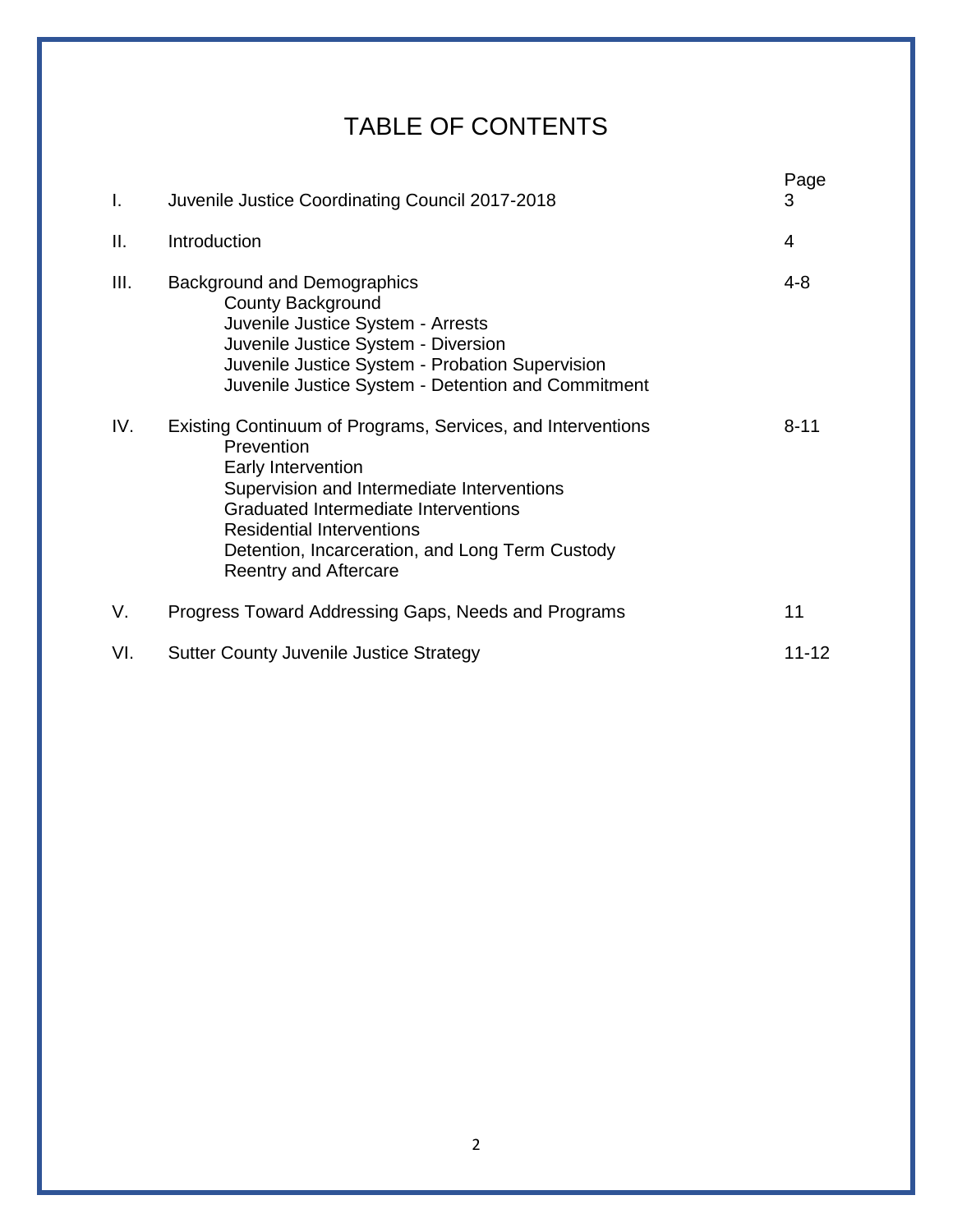Sutter County

#### Juvenile Justice Coordinating Council

2017-2018

Donna Garcia, Chief Probation Officer, Chair Nancy O'Hara, Sutter County Director of Human Services Tony Hobson, Ph.D., Sutter County Assistant Director of Human Services Amerjit Bhattal, Assistant Director of Human Services for Public Health Amanda Hopper, Sutter County District Attorney Mark Van den Heuvel, Sutter County Public Defender J. Paul Parker, Sheriff, Sutter County Sheriff's Office Robert Landon, Chief of Police, Yuba City Police Department Bill Embleton, Principal, Feather River Academy Christine McCormick, Asst. Superintendent, Student Support Services, SCSOS Elisabeth Davit, Director of Student Support, Yuba City Unified School District Elizabeth Engelken, Asst. Superintendent, Sutter County SELPA Joseph Piazza, Director of Student Welfare and Attendance, Yuba City Unified School District Lori Harrah, Asst. Director Sutter County Health and Human Services, Welfare/Soc. Svcs. Lisa Soto, MFT, Dep. Director Welfare and Social Services Paula Kearns, Program Manager, Sutter County Social Services Terry Rhoades, Supervisor, Alta Regional Center Janet Siller, Friday Night Live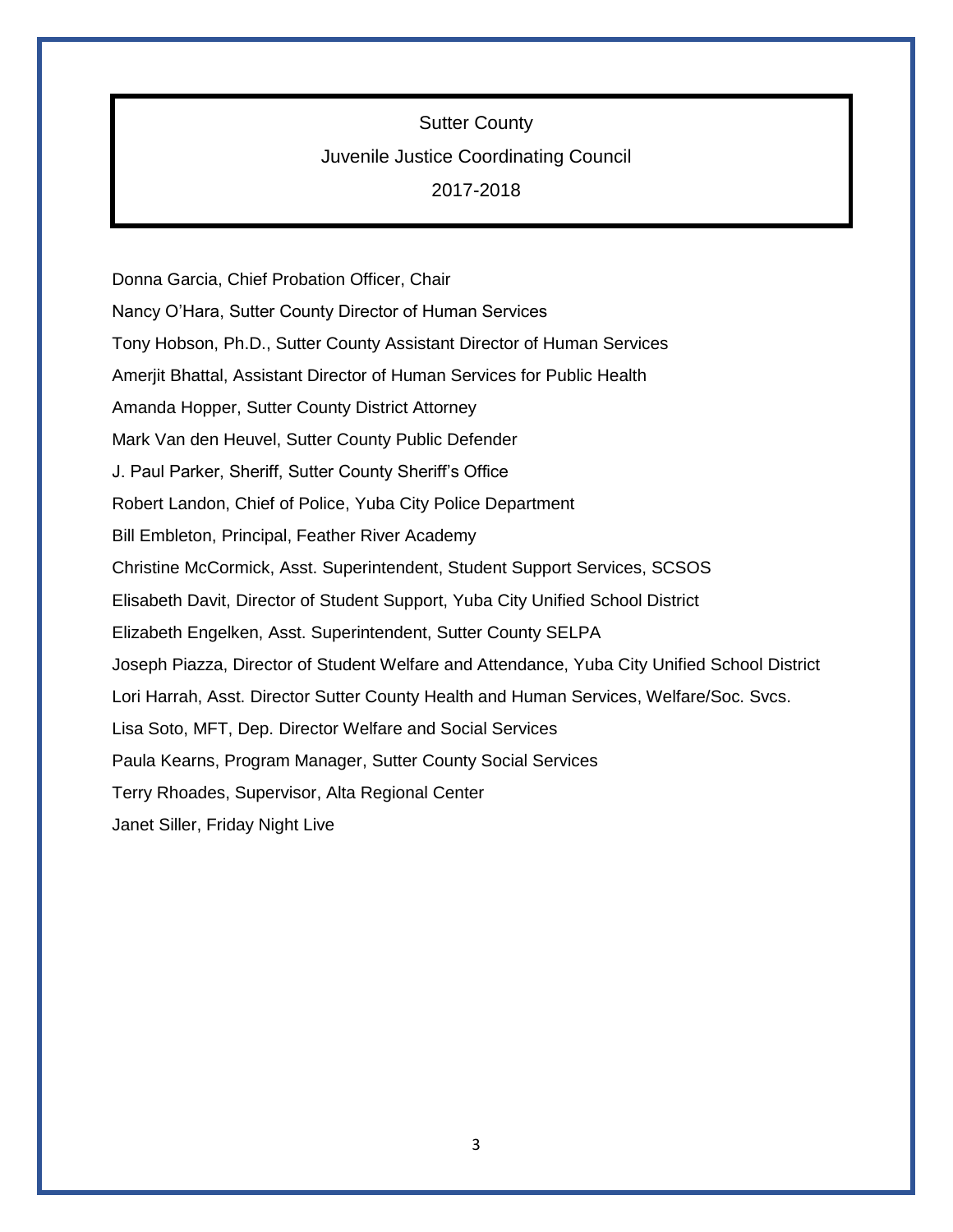#### **SUTTER COUNTY COMPREHENSIVE MULTIAGENCY JUVENILE JUSTICE ACTION PLAN 2017**

#### **II. INTRODUCTION**

Passage of Senate Bill 1760 (SB 1760) in 1996 resulted in the addition of Welfare and Institutions Code Section 749.22, the genesis for Juvenile Justice Coordinating Councils in the State. Sutter County developed its Comprehensive Multiagency Juvenile Justice Plan (CMJJP) in 2000-2001 in accordance with AB 1913, the Juvenile Justice Crime Prevention Act (JJCPA) of that year and updated it as services and programs changed. The following plan reflects updates and changes that have been implemented since that time. Moving forward, the CMJJP will be updated and reviewed every three years. The next review/update will occur in 2020. The County Juvenile Justice Coordinating Council (JJCC) agreed to have the Probation Department update the plan to reflect the progress made toward completing goals identified in the CMJJP, and present a current picture of the juvenile justice service delivery system.

#### **III. BACKGROUND AND DEMOGRAPHICS**

With a population of 95,733, Sutter County is ranked  $37<sup>th</sup>$  among California counties in size.<sup>1</sup> As the Sutter County website notes, "The availability of water, plus long sunny growing seasons, make Sutter County an outstanding fertile area for agriculture. With over 77% of the County's total acreage classified as 'important farmland,' with 43.5% considered prime, coupled with the high value of agricultural production, Sutter County is one of the most intensively farmed counties in California. Agricultural products grown in Sutter County are exported throughout the world." There are two incorporated cities, Yuba City with a population of 65,677 (2014), and Live Oak with 8,481 (2014) residents. The remaining residents live within the small communities of Tierra Buena, Meridian, Rio Oso, Trowbridge, Sutter, Pleasant Grove, Nicolaus, East Nicolaus, Riego or Robbins, or reside in the vast rural, agricultural areas which make up Sutter County.<sup>2</sup>

The 2010 U. S. Census shows that Caucasians made up nearly 65.5% of Sutter County's population. The remainder of the population includes Hispanics (28.8%), Asians, including Sutter County's large East Indian population (11.1%), African Americans (1.8%), and Native Americans  $(1.4\%)$ .

The median age in Sutter County, according to the 2010 census, was 34.5 years, Children accounted for over 32.7% of the population and seniors (65 and older) made up approximately 12.7%.

1 Sutter County Demographics, SutterCounty.org 2 Sutter County Demographics, SutterCounty.org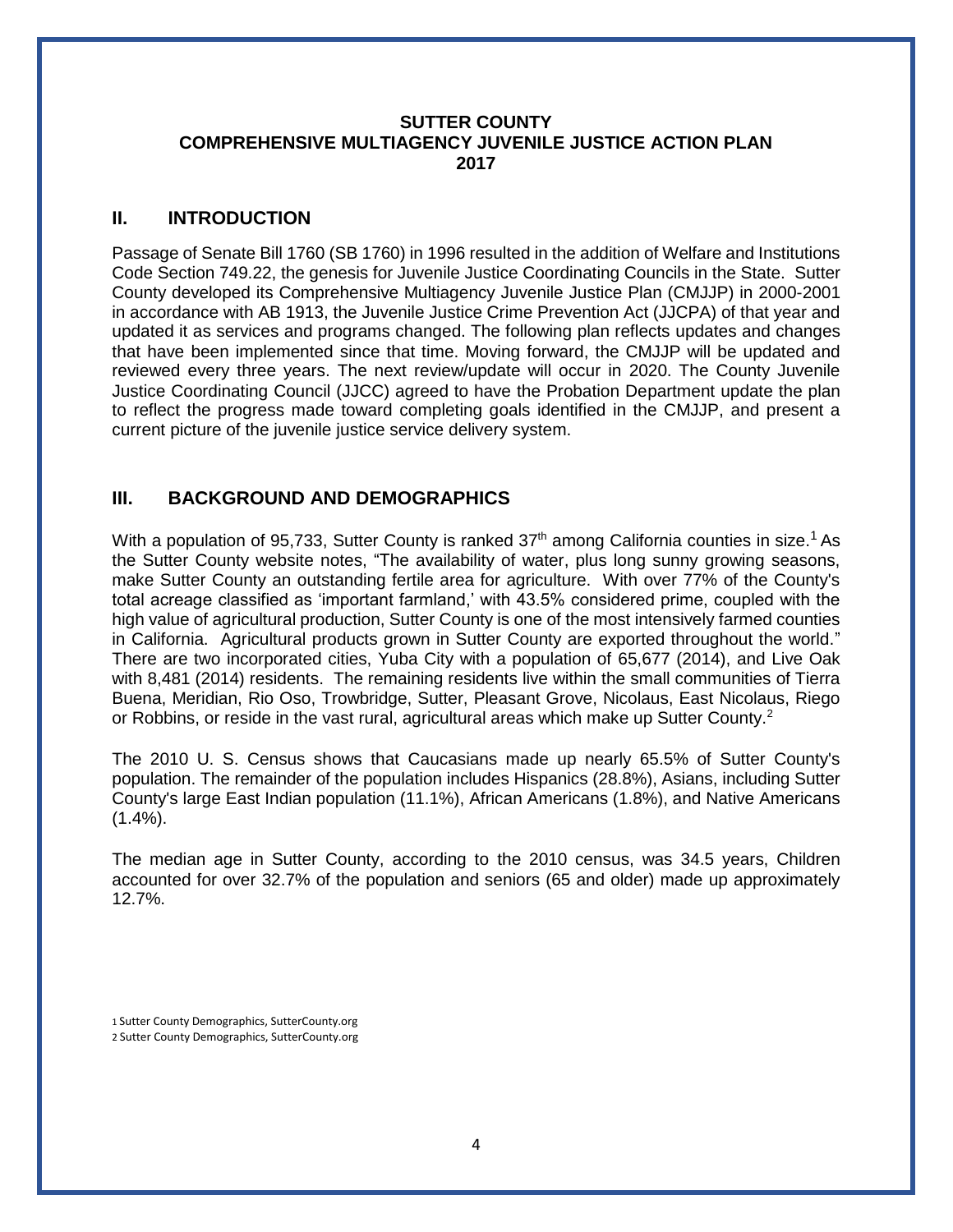#### **Juvenile Justice System - Arrests**

The trend lines for both misdemeanor and felony arrests of Sutter County youth show year over year declines since 2008. Currently, the California Department of Justice Criminal Justice Statistics Center (CJSC) reports for 2014, Sutter County juveniles were arrested for 221 misdemeanor offenses and 91 felony offenses. The most common misdemeanor offenses for which Sutter County juveniles were arrested include Assault and Battery (61), Petty Theft (49), and Marijuana (24), and the most frequent felony offenses included Burglary (22), Assault (16), and Weapons (13).<sup>3</sup>

|                              | 2005 | 2006 | 2007 | 2008 | 2009 | 2010 | 2011 | 2012 | 2013 | 2014 |
|------------------------------|------|------|------|------|------|------|------|------|------|------|
| Total<br><b>Misdemeanors</b> | 318  | 379  | 408  | 355  | 366  | 359  | 239  | 275  | 240  | 221  |
| Male                         | 212  | 255  | 280  | 262  | 260  | 243  | 167  | 171  | 164  | 128  |
| Female                       | 106  | 124  | 128  | 93   | 106  | 116  | 72   | 104  | 76   | 93   |
| <b>Total Felonies</b>        | 200  | 230  | 212  | 223  | 138  | 159  | 136  | 116  | 97   | 91   |
| Male                         | 156  | 189  | 166  | 180  | 107  | 119  | 109  | 84   | 78   | 67   |
| Female                       | 44   | 41   | 46   | 43   | 31   | 40   | 27   | 32   | 19   | 24   |

Sutter County Probation implements several strategies that constitute a continuum of responses for juvenile offenders and at-risk juveniles that include prevention and intervention at all levels. A major priority of the department is to provide services up front to juveniles and families to divert juveniles from the delinquency system.

#### **Juvenile Justice System Diversion**

Diversion and early interventions are important aspects of Sutter County's juvenile justice continuum. Sutter County Probation provides several Prevention and Intervention services through the Youth Offender Block Grant, as well as the Juvenile Justice Crime Prevention Act, for local schools and the community. These programs include: Gang Resistance Education and Training (GREAT), The Change Companies Forward Thinking Journaling Series, Cognitive Behavioral Therapy for Substance Abusing Adolescents, The Parent Project, and Functional Family Therapy. As well as, Probation Officers are stationed at two local high schools, one middle school, and one alternative school site to provide prevention and intervention services to at-risk students. These services are offered to the whole community, taking referrals from all local agencies, community-based organizations, and self-referrals.

Further, many youth are diverted from the juvenile justice system at the police level. Those who choose not to take the opportunity offered by police and those more serious offenders are sent to the Probation Juvenile Intake Unit for review.

#### **Juvenile Justice System- Probation Supervision**

The Sutter County Probation Department has 47 employees and an operating budget of \$6.6 million. The Department has three (3) divisions; Adult Services, Juvenile Services, and Support Services. The Juvenile Services Division is responsible for completing dispositional reports for the Juvenile Court, to include completing assessments, developing case plans, and providing supervision services to youthful offenders. Deputy Probation Officers (DPO's) working in the

3 State of CA Department of Justice CJSC Statistics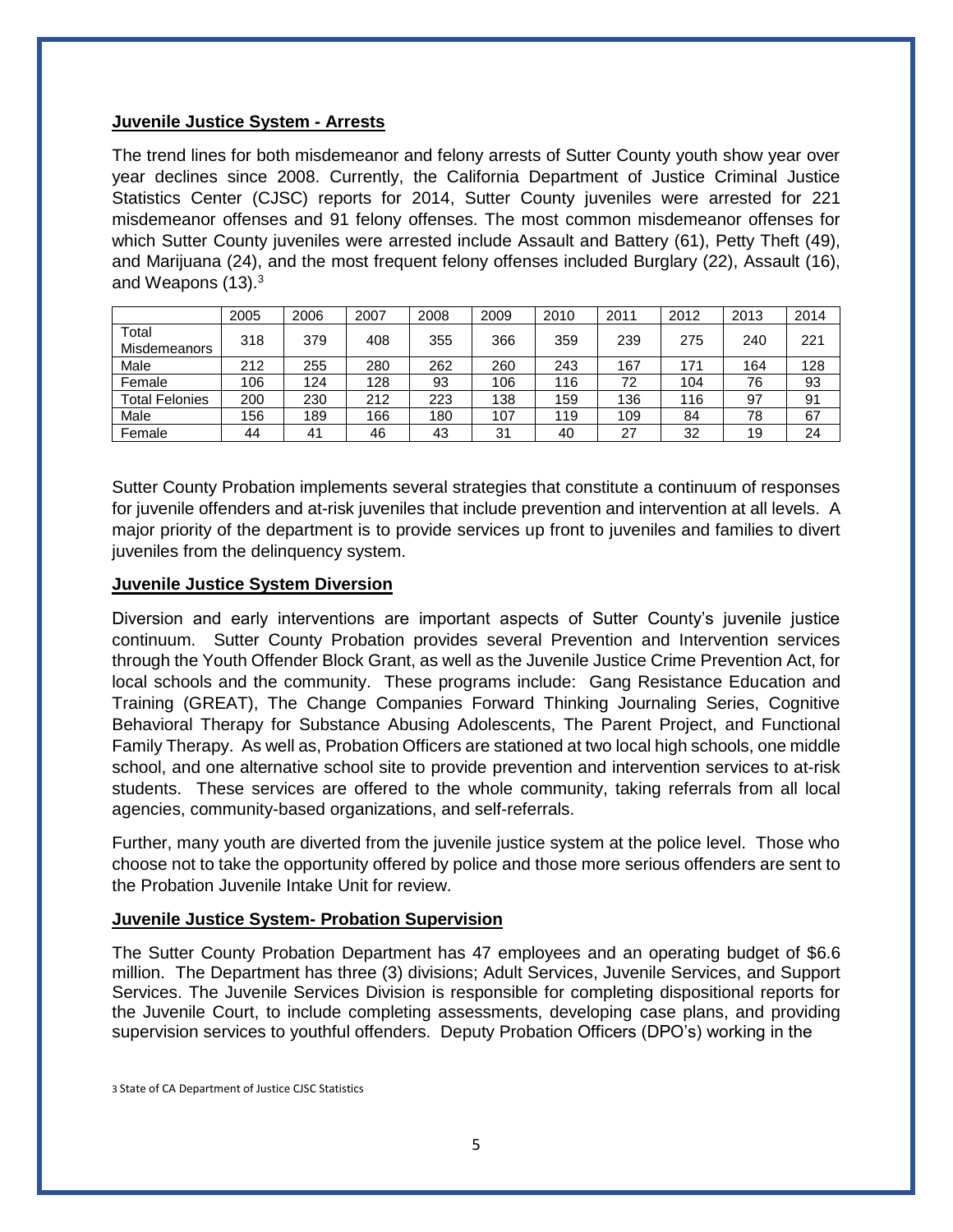Juvenile Services Division monitor and support youth and their families through the use of an evidence based risk assessment tool, the Positive Achievement Change Tool (PACT), strength based case plans, cognitive behavioral treatment interventions, as well as drug testing, and monitoring school performance/attendance. In FY 2013-2014, the Department embarked upon the use of Interactive Journaling utilizing The Change Companies curriculum, which is a cognitivebehavioral intervention utilizing evidence-based strategies to assist youth involved in the juvenile justice system in making positive changes to their thoughts, feelings, and behaviors.

The Juvenile Intake Unit completes a lengthy interview process with the juvenile and their family. Using Motivational Interviewing (MI), the probation officer interviews the juvenile and family to gather information to complete the Positive Achievement Change Tool (PACT) assessment, to determine the juvenile's risk to reoffend, as well as any immediate risks and/or needs to be addressed. If determined to be low risk to reoffend, the youth may be diverted from the delinquency system. The probation officer will complete the assessment and if low risk to reoffend is indicated, the officer will make appropriate referrals to services and/or programs, which may include, Forward Thinking journaling, Functional Family Therapy, The Parent Project, Cognitive Behavioral Therapy for Substance Abusing Adolescents, Sutter-Yuba Behavioral Health (SYBH), Children Systems of Care (CSOC) via SYBH, Seeking Safety, Grief Counseling, Transitional Aged Youth (TAY) via CSOC, Family Assistance Services Team (FAST), Sutter County Child Welfare Services, Sutter County One Stop and Adult Education, Alta California Regional Center, Sutter County Public Health, and Sutter County Welfare Division.

At any point in the process, a juvenile's case can be staffed at the weekly FAST meeting, which allows for several county agencies and community based organizations (per a release of information) to discuss how the juvenile and family might best be served. A juvenile's case may also be staffed internally at the weekly Think Tank meeting, which is a brainstorming session to problem solve ideas for case planning and meeting the needs of the juvenile and family.

If a juvenile is cited and/or arrested in a matter for an offense that is a mandatory referral or the PACT assessment indicated moderate or high risk to reoffend, the probation officer begins to address needs of the juvenile and the family as noted above. However, the juvenile may then start the Court process as well. If/when a juvenile is placed on some type of supervision, the risk and needs of the assessment, along with a collaborative conversation with the juvenile and their family, translates into a written case plan. While on supervision, the probation officer utilizes the Juvenile Response Matrix. The matrix includes graduated sanctions for technical probation violations and incentives to positively reinforce positive behavior. The Response Matrix is presented to a supervisor when a violation of probation (VOP) is considered and the filing of a VOP must be approved by a supervisor when the VOP only includes technical violations and/or misdemeanor offenses. An updated PACT assessment is completed no less than every six months for a juvenile that is under any type of probation supervision. This allows for updated risk and needs information to inform team decisions and case planning.

Many of the juvenile services provided by probation are open to referrals from all other agencies, community based programs, and self-referral. Unless the juvenile is detained or the program in question is a parenting class, all services are conducted with individual meetings with the juvenile and their family. Group-based programming is discouraged with juveniles, as many studies point out the danger of contamination of juveniles, particularly those that are low risk to offend, when introduced to new, potentially negative peers. Further, all Sutter County Probation Officers are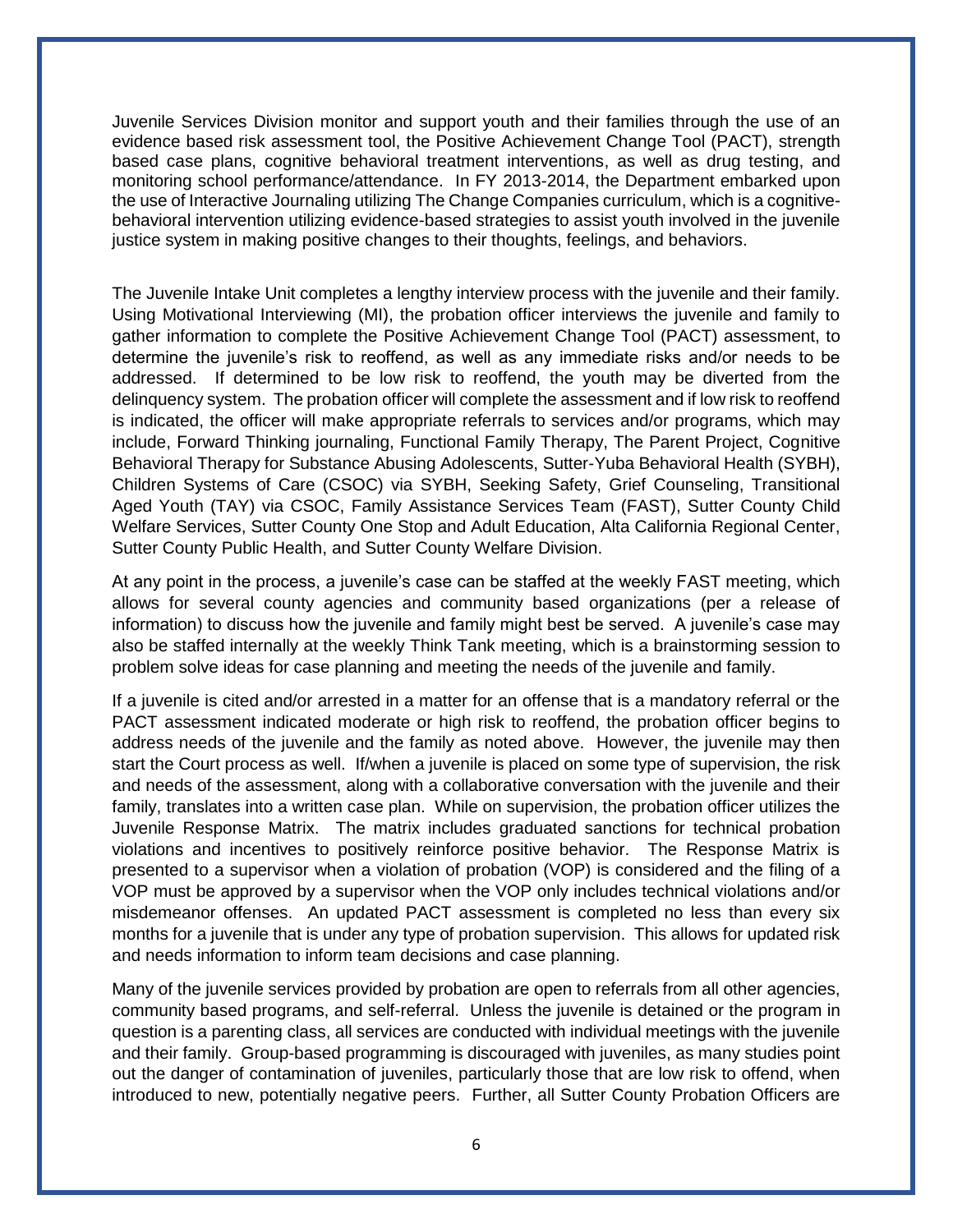trained in Motivational Interviewing (MI) to create a foundational relationship for change. Metaanalyses show that the provider-client relationship plays a large role in client outcome (Hubble, Duncan, and Miller, 1999; Wampold et al., 1997). A critical finding drawn from more than 1,000 research studies concludes: "Putting this all into perspective, the amount of change attributable to the relationship is about seven times that of the amount attributable to a specific model or technique" (Hubble, Duncan, and Miller, 1999). Probation keeps MI at the forefront of probation officer's tools by providing booster trainings several times per year. Probation also implemented a Sanction and Incentive Matrix in 2015, to address the need to provide swift and certain graduated sanctions and incentives for behavior change. From prevention to out-of-home placement, services are provided along a continuum to maintain the rehabilitation of juveniles and the safety and best interests of the community.

School-based Probation Officers are housed at two of the local high schools, one middle-school with a high population of at-risk juveniles, and one continuation school. The school-based probation officers provide supervision of all probation supervised juveniles, as well as assist with truancy matters, aid in triaging school behavior issues, identify at-risk juveniles, refer juveniles and families to appropriate programs and services, and provide direct-service, evidence-based programming to juveniles in need. This programming includes The Change Companies journaling system – Forward Thinking, which addresses criminogenic factors, including, but not limited to: aggression, criminal thinking, relationships, family, substance abuse, and victim awareness.

If a juvenile is cited and/or arrested in a matter for an offense that is a mandatory referral or the PACT assessment indicated moderate or high risk to reoffend, the probation officer begins to address needs of the juvenile and the family as noted above. However, the juvenile may then start the Court process as well. If/when a juvenile is placed on some type of supervision, the risk and needs of the assessment, along with a collaborative conversation with the juvenile and their family, translates into a written case plan. While on supervision, the probation officer utilizes the Juvenile Response Matrix. The matrix includes graduated sanctions for technical probation violations and incentives to positively reinforce positive behavior. The Response Matrix is presented to a supervisor when a violation of probation (VOP) is considered and the filing of a VOP must be approved by a supervisor when the VOP only includes technical violations and/or misdemeanor offenses. An updated PACT assessment is completed no less than every six months for a juvenile that is under any type of probation supervision. This allows for updated risk and needs information to inform team decisions and case planning.

At any point in the process, a juvenile's case can be staffed at the weekly FAST meeting, which allows for several county agencies and community based organizations (per a release of information) to discuss how the juvenile and family might best be served. A juvenile's case may also be staffed internally at the weekly Think Tank meeting, which is a brainstorming session to problem solve ideas for case planning and meeting the needs of the juvenile and family.

#### **Juvenile Justice System- Detention and Commitment**

Sutter County Probation does not operate a juvenile detention facility. Sutter County Probation is a partner with Yuba and Colusa Counties through a Joint Powers Agreement (JPA), housing youth at the Tri-County Juvenile Rehabilitation Facility (TCJRF) and the Maxine Singer Youth Guidance Center (MSYGC) located in Yuba County. Yuba County Probation operates both facilities per the JPA. The 60-bed TCJRF facility provides safe and secure housing for Wards and at-risk youth under the care of Yuba County, and offers an array of programs and services.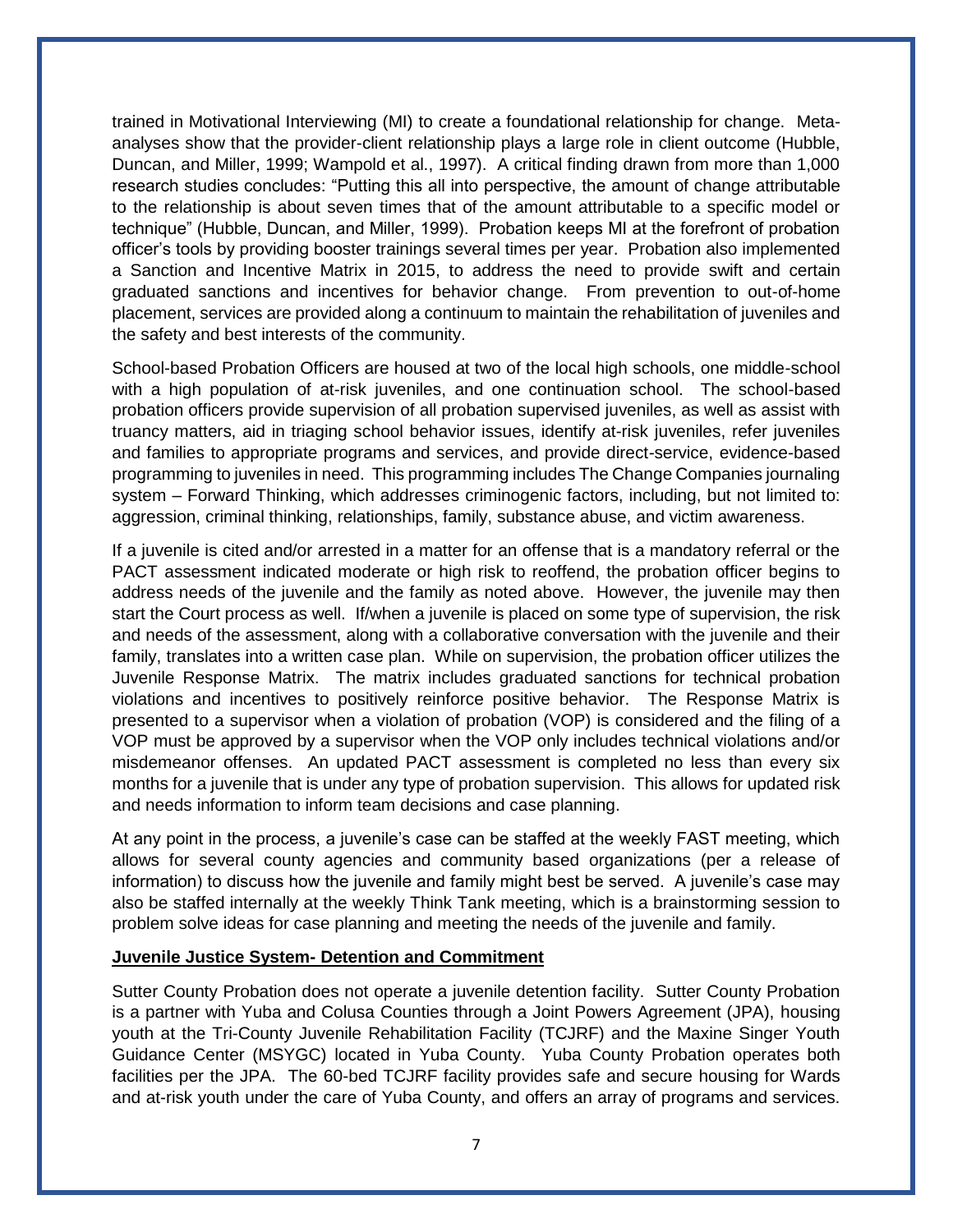The MSYGC is a 72-bed (60 males/12 females) facility. In addition to the full school program, both facilities utilize evidence-based interventions to include cognitive behavioral groups, case planning, and skill building. In addition, educational services, recreational activities, religious services, medical and behavioral health care are also provided. Both facilities are also in the beginnings of implementing the Positive Behavior Interventions and Supports (PBIS) program. Aggression Replacement Training (ART), which is a cognitive behavioral program that focuses on skill streaming, moral reasoning, and anger control, is utilized at both facilities, Moral Reconation Therapy (MRT) is provided at MSYGC by Sutter County Probation to all youth housed in the facility. In FY 2015-2016, there were 321 TCJRF admissions total, 95 of which were Sutter County youth. The Average Daily Population (ADP) was 10 for Sutter County youth, and 28 total for all counties.

#### **IV. EXISTING CONTINUUM OF PROGRAMS, SERVICES, AND INTERVENTIONS**

Sutter County takes a proactive approach to preventing juvenile delinquency by effectively intervening with at-risk youth and families. It also emphasizes partnerships and active collaboration among the many agencies interacting, serving, and working with children and their families. The Family Intervention Team (FIT), comprised of county agencies and partner agencies, continues to look for ways to effectively deal with children who are at risk for involvement in anti-social behavior, crime, or delinquency.

#### **Prevention**

Responding to the needs of youth and their families, the services, programs, and interventions in Sutter County Probation's PREVENTION array include:

- Gang Resistance and Education Training (GREAT)
- The Change Companies, Forward Thinking Journaling Series
- The Parent Project
- Functional Family Therapy
- Referral to Sutter-Yuba Behavioral Health
- Referral to Victor Community Support Services
- Referral to Sutter County One Stop
- Referral to ancillary services

#### **Early Intervention**

In addition to Prevention efforts, Sutter County Probation also focuses on the needs of at-risk youth already displaying pre-delinquent behavior, first-time offenders, and youth who have committed minor crimes. Probation's EARLY INTERVENTION efforts include, but are not necessarily limited to, the following:

- Gang Resistance and Education Training (GREAT)
- The Change Companies, Forward Thinking Journaling Series
- The Parent Project
- Seeking Safety
- Cognitive Behavioral Therapy for Substance Abusing Adolescents
- Functional Family Therapy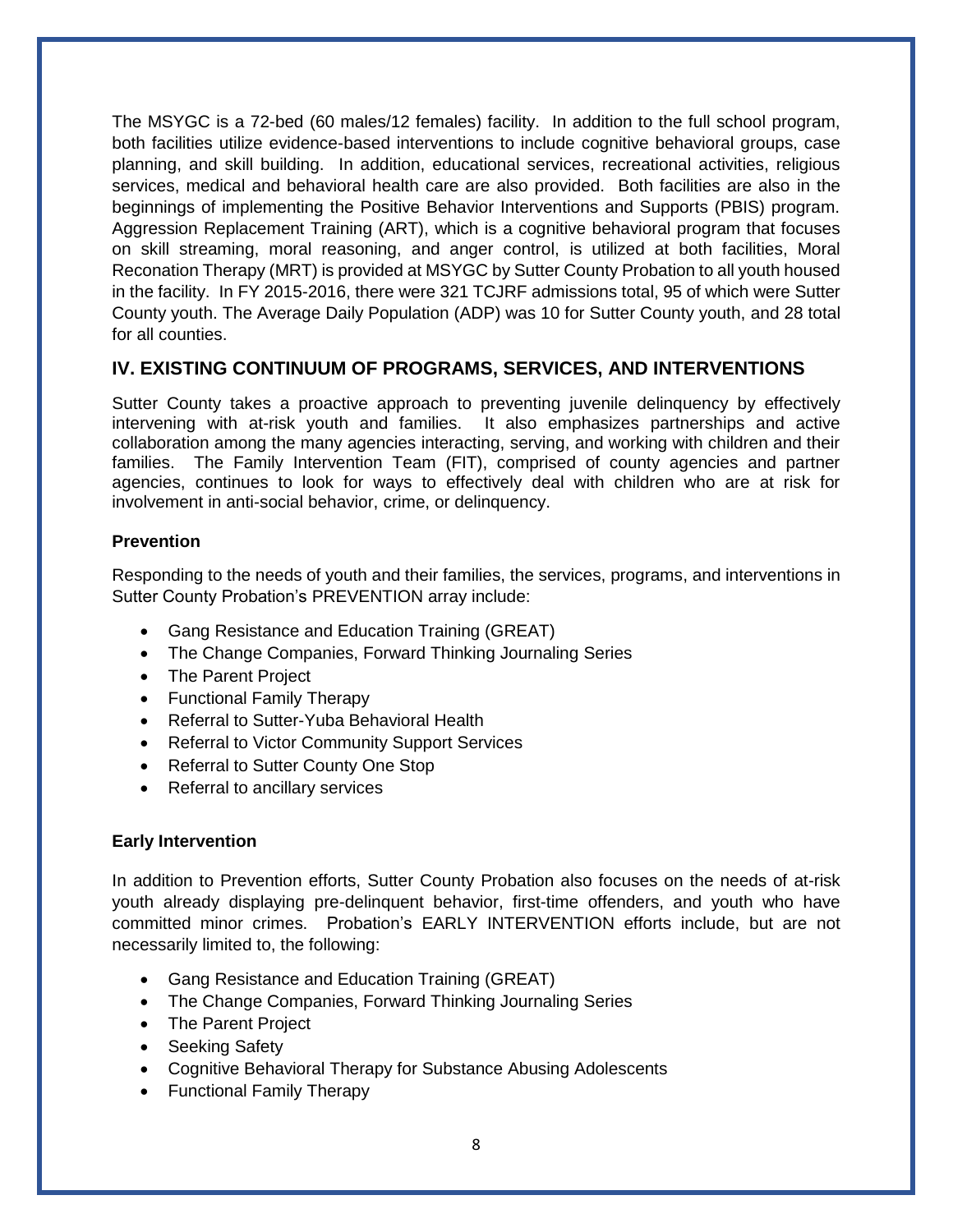- Matrix Substance Abuse Counseling for Adolescents
- Referral to Sutter-Yuba Behavioral Health
- Referral to Victor Community Support Services
- Referral to Sutter County One Stop
- Referral to ancillary services

#### **Supervision & Intermediate Interventions**

While investing heavily in Prevention and Early Intervention, Sutter County also recognizes the necessity to provide a comprehensive array of SUPERVISION AND INTERMEDIATE INTERVENTIONS to work effectively with those youth and families who have entered the juvenile justice system. Supervision programs and Intermediate Interventions in place include the following:

- Case Management Services: Supervision services provided by the Probation Department to include school monitoring, drug testing, and referrals for treatment services
- Family Assistance Services Team (FAST and SuperFAST) Interagency Committee: Probation partners with Sutter-Yuba Behavioral Health (SYBH), Child Welfare Services (CWS), Sutter County Office of Education (SCOE) and Sutter County's Special Education Local Plan Areas (SELPAs), Yuba City Unified School District, Victor Community Support Services, Alta Regional, and Sutter County Public Health to provide multidisciplinary case conferencing for youth who are in multiple systems of care. The partners also work together on placement for youth with complex and/or special needs, determining, among other things, which system (SYBH, CWS, or Probation) is most appropriate to take the lead with each individual youth and/or family. FAST/SuperFAST also seeks to avoid out of home placement and/or to determine most appropriate placements for youth who must be removed from their homes.
- Incentive and Sanctions Matrix: Probation utilizes an Incentives and Sanctions matrix in order to provide consistency in how incentives and sanctions are used. The use of an Incentive and Sanctions Matrix is an Evidence-Based Practice proven to motivate positive behavior change by placing an emphasis on positive behavior while applying appropriate sanctions for non-compliant behavior.
- Positive Achievement Change Tool (PACT): A web-based risk assessment tool which has been used by the Probation Department since 2008. The probation officer receives an output report which is used in determining treatment needs/goals and case planning.
- The Change Companies, Forward Thinking Journaling Series
- The Parent Project
- Seeking Safety
- Cognitive Behavioral Therapy for Substance Abusing Adolescents
- Functional Family Therapy
- Matrix Substance Abuse Counseling for Adolescents
- Referral to Sutter-Yuba Behavioral Health
- Referral to Victor Community Support Services
- Referral to Sutter County One Stop
- Referral to ancillary services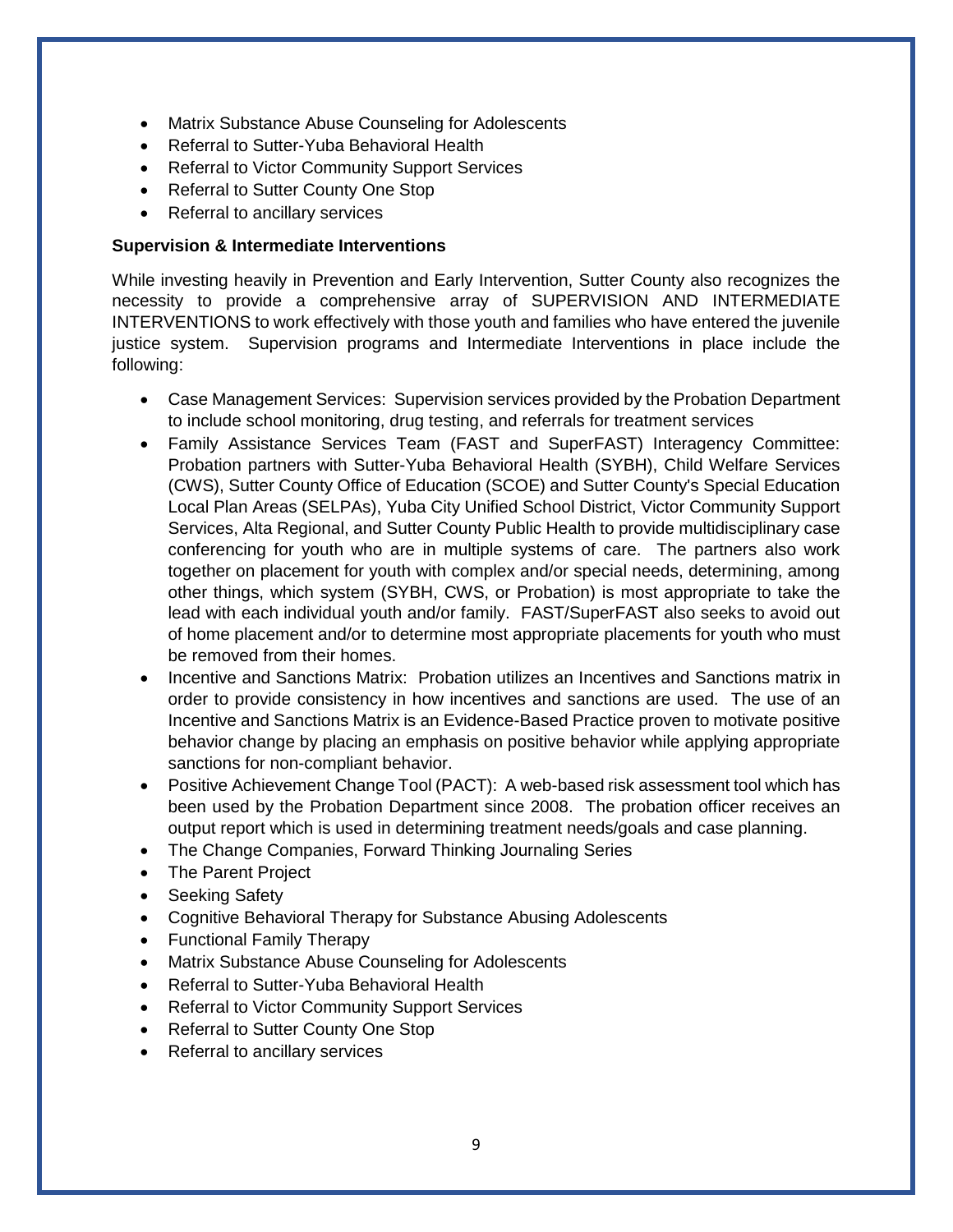- School Focused Services: Case assignments for most youth under probation supervision are primarily based on the school attended by the youth in an effort to provide more collaboration between the Probation Department and local school districts.
- Youth who are experiencing significant legal and life problems related to a diagnosis of a mental illness are assigned to a probation officer who collaborates and coordinates behavioral health services through Sutter-Yuba Behavioral Health, Children's Systems of Care, school staff, community service providers, and other agencies in the community. The Child and Family Team regularly staff the case. The goal of the caseload is to provide the youth and their family with the services and support needed while the youth and family needs are being addressed.
- WRAP The program provides intensive case management and support for minors who would otherwise be considered for Short-Term Residential Treatment Program placement. Sutter Yuba Behavioral Health Children's Systems of Care provides this intensive therapeutic service.

#### **Residential Interventions**

Despite the community and home-based intermediate sanctions available in Sutter County, the need for RESIDENTIAL INTERVENTIONS remains. Options for minors ordered into out of home placement by the Court include the following:

- Maxine Singer Youth Guidance Center: A 72-bed (60 male/12 female) secure program operated by the Yuba County Probation Department which serves as a long-term behavior modification program. The program is approximately 5 months to 1 year in length, based on the positive progress of the youth in the program.
- Short Term Residential Treatment Program
- Resource Family Placement

#### **Detention, Incarceration, and Long Term Custody**

The Probation Department and Juvenile Court use detention and long-term custody when lowerlevel treatment options are inappropriate or have proven ineffective:

- Tri-County Juvenile Rehabilitation Facility (TCJRF): This is a 60-bed secure facility for youth awaiting and pending Juvenile Court proceedings, and adjudicated youth awaiting transfer to a placement, camp/ranch or California Department of Corrections and Rehabilitation(CDCR), Division of Juvenile Facilities (DJF). There were 321 (95 from Sutter County) admissions to the TCJRF during FY2015-2016.
- CDCR, Division of Juvenile Facilities (DJF): While DJF is no longer available as an option for juvenile offenders adjudicated for WIC Section 707(a) offenses except for specified sex offenses, it remains the incarceration site of last resort for the most serious juvenile offenders. As of May 1, 2017, Sutter County has no youth serving commitments at DJF.

#### **Reentry and Aftercare**

The Probation Department and its public sector and community-based partners are increasingly focused on Reentry/ Aftercare services including the following: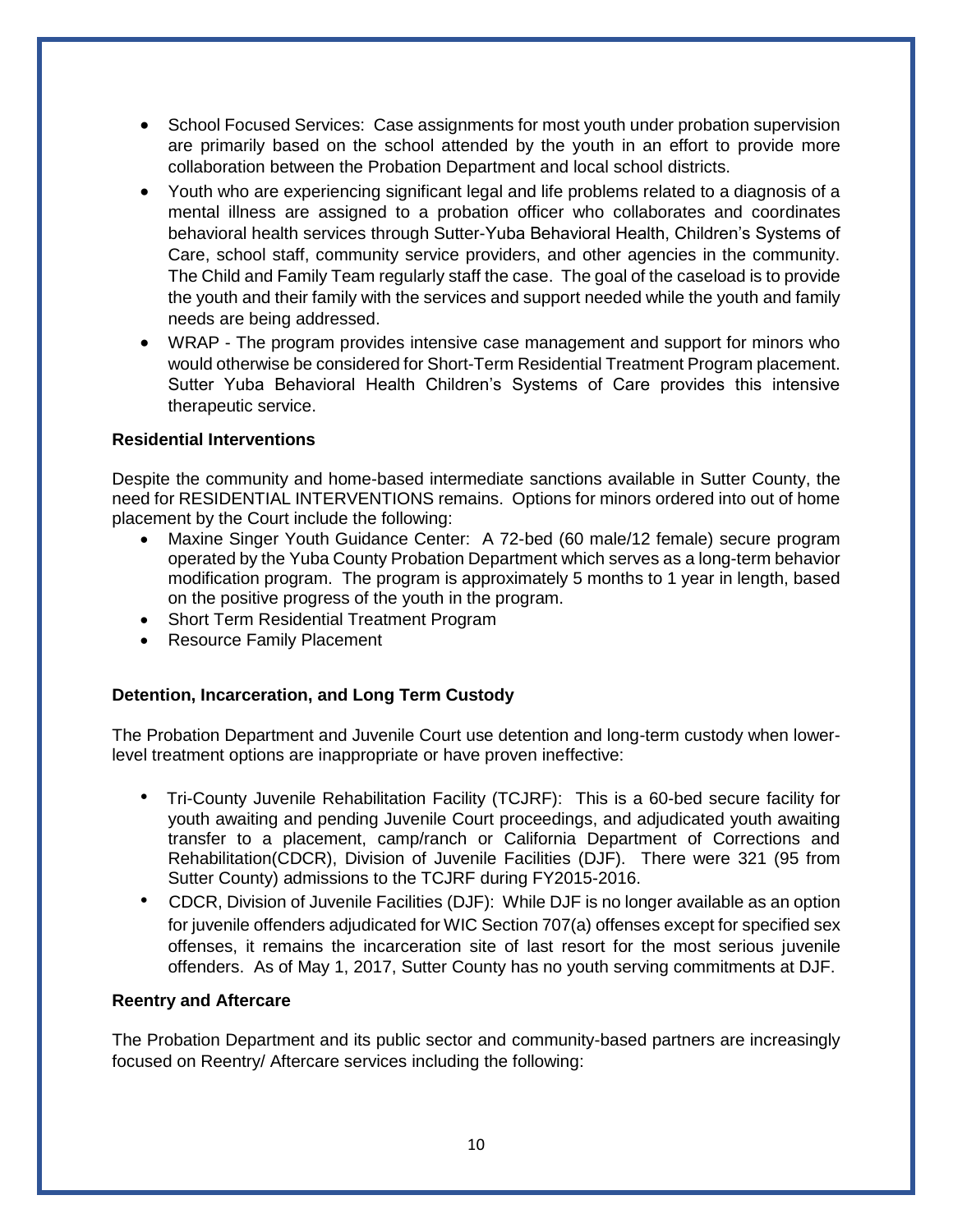- Stepping Stones Aftercare Program This program provides intensive support, case planning, and case management services for those youth detained and transitioning out of the Maxine Singer Youth Guidance Center (MSYGC).
- DJF Reentry DJF youth returning to Sutter County are engaged with a probation officer prior to release. The youth return to the community with a solid plan in place for housing, counseling services, education and/or employment services.
- Youth returning home from an STRTP do so with a supportive hand-off from the STRTP to local community services already in place.

#### **V. PROGRESS TOWARD ADDRESSING IDENITIFIED GAPS, NEEDS AND PROGRAMS**

Since 2008, Sutter County has made great strides in addressing the gaps and needs outlined by the JJCC. The committee continues to meet regularly to review programs, services, and gaps in service delivery. The Sutter County Probation Department and its partners have conscientiously and thoughtfully built juvenile justice service capacity incorporating evidence-based and best practices, and have sought to manage resources in ways that effectively address the needs of youth and families throughout the County. The most recent convening to identify gaps in service noted the following:

- County-Approved Resource Families: Currently Sutter County Child Welfare (CWS) utilizes Foster Family Agencies to place youth; however, Probation and CWS are working together to recruit Resource Families through the County Resource Family Approval (RFA) program.
- Intensive Services Foster Care (ISFC) and Therapeutic Foster Care (TFC) homes: ISFC homes are one step in the direction towards approving TFC, which are a part of the Continuum of Care Reform Act to keep youth out of Short-Term Residential Therapeutic Programs (STRTPs) and keep them in home-based care. Recruitment of ISFC and TFC homes is being discussed at the CCR and RFA Committee meetings.
- Out-Patient Sex Offender Therapy: There is a severe lack of out-patient programming for youth not meeting placement criteria and/or those that are low risk to commit another sexually-related offense and need boundary education and guidance and/or those needing aftercare when returning from placement or from the California Department of Corrections and Rehabilitation, Division of Juvenile Facilities (DJF). Recently Sutter-Yuba Behavioral Health (SYBH), Yuba County Probation, and Sutter County Probation met with several private programs from Chico and Sacramento to discuss services provided and potential referrals. The programs all offer an array of services and could potentially be utilized; however, transportation and cost remain an issue.

#### **VI. SUTTER COUNTY JUVENILE JUSTICE STRATEGY**

Sutter County continues to be proactive in implementing evidence-based strategies, establishing strong collaborative relationships, and developing needed programs and interventions despite limited funding resources. This approach has allowed many of the gaps in services to be addressed. The members of the JJCC and its partners are committed to continue to work together to maximize the impact of the remaining resources. Sutter County will augment its service capacity as new opportunities become available.